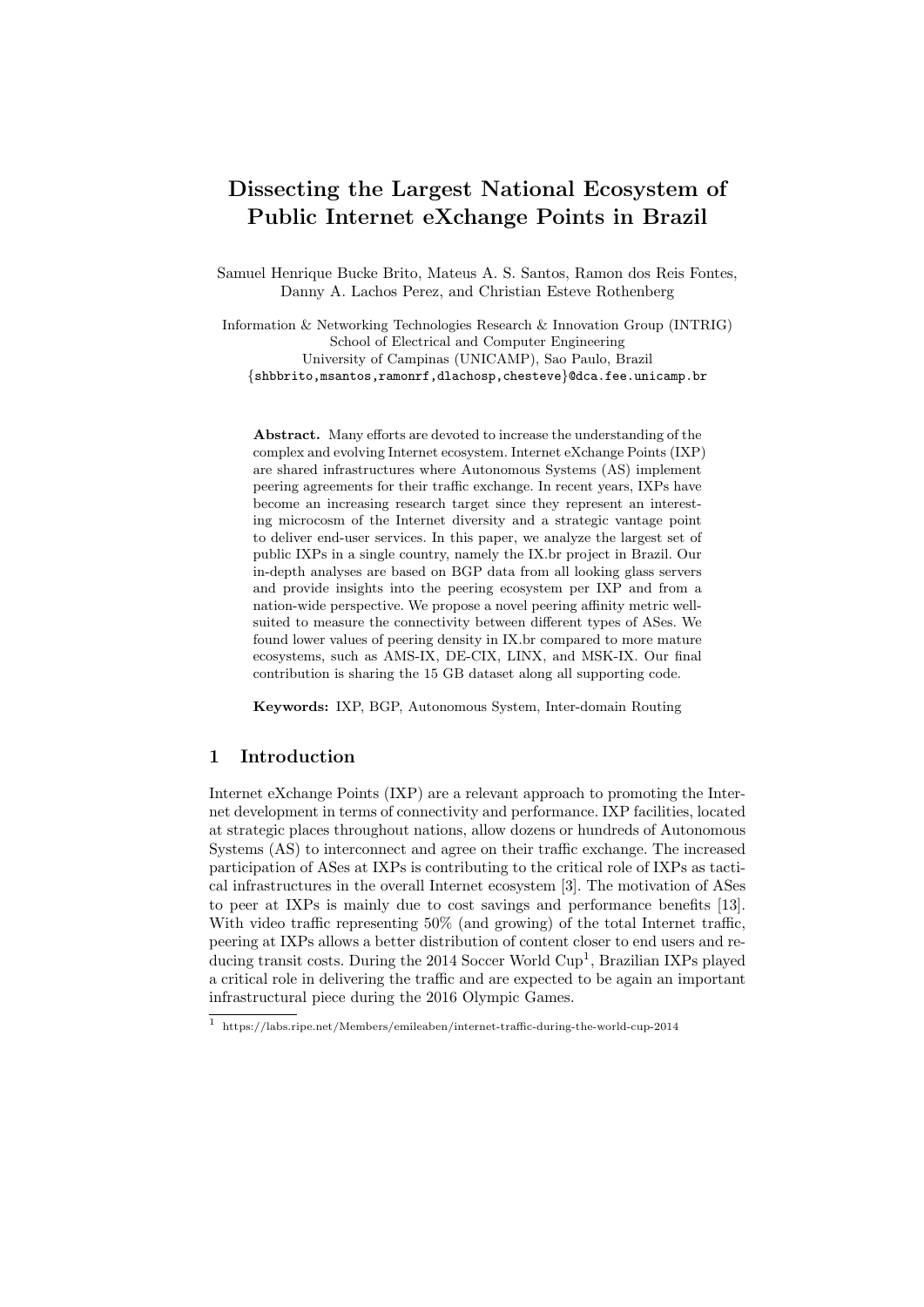|                                                        | Country                                                       |                 | Maximum Throughput (Gbps) Average Throughput ( |                          |                                                  |                   |               | (Gbps)   |  |  |  |
|--------------------------------------------------------|---------------------------------------------------------------|-----------------|------------------------------------------------|--------------------------|--------------------------------------------------|-------------------|---------------|----------|--|--|--|
| IXP                                                    |                                                               | Members         |                                                | Daily Monthly            | Yearly                                           |                   | Daily Monthly | Yearly   |  |  |  |
| $(01)$ DE-CIX Germany                                  |                                                               |                 | $600 + 3.603.10$                               | 3.854.80                 |                                                  | 3,875.10 2,375.90 | 2.299.20      | 1.964.90 |  |  |  |
| $(02)$ AMS-IX Netherlands                              |                                                               |                 | 731 3.620.00                                   |                          |                                                  | 3.872.00 2.358.00 |               | 2,013.00 |  |  |  |
| $(03)$ LINX                                            | United Kingdom                                                |                 | 630 2.472.00                                   | 2.530.00                 |                                                  | 2.575.00 1.844.00 | 1.631.00      | 1,507.00 |  |  |  |
| $(04)$ MSK-IX Russia                                   |                                                               |                 | 384 1.409.26                                   | 1.417.01                 | 1.569.64                                         | 924.73            | 788.26        | 778.82   |  |  |  |
| $(05)$ NL-ix                                           | Netherlands                                                   |                 | 527 1.080.00                                   | $\overline{\phantom{a}}$ |                                                  | 871.56            |               |          |  |  |  |
| $(06)$ IX.br                                           | Brazil                                                        | 715             |                                                | 989.90 1.070.00          | 653.51                                           | 656.67            | 610.85        | 451.27   |  |  |  |
| $(07)$ HKIX                                            | Hong Kong                                                     | 225             | 436.43                                         | 468.12                   | 485.18                                           | 305.02            | 302.84        | 245.51   |  |  |  |
| $(08)$ SIX                                             | USA, Canada                                                   | 200             | 398.68                                         | 411.22                   | 411.22                                           | 304.89            | 288.53        | 239.61   |  |  |  |
| $(09)$ JPIX                                            | Japan                                                         | 138             | 315.54                                         |                          |                                                  | 200.00            |               |          |  |  |  |
| $(10)$ JINX                                            | South Africa                                                  | 24 <sub>1</sub> | 15.90                                          | 20.80                    | 11.10                                            | 8.60              | 8.30          | 6.00     |  |  |  |
|                                                        | $(01)$ http://www.de-cix.net/about/statistics/                |                 |                                                | (02)                     | $https://ams-ix.net/technical/statistics$        |                   |               |          |  |  |  |
| $(03)$ https://www.linx.net/pubtools/trafficstats.html |                                                               |                 |                                                |                          | $(04)$ http://www.msk-ix.ru/network/traffic.html |                   |               |          |  |  |  |
| $(05)$ https://www.nl-ix.net/network/traffic/          |                                                               |                 |                                                |                          | $(06)$ http://ix.br/cqi-bin/all                  |                   |               |          |  |  |  |
|                                                        | $(07)$ http://www.hkix.net/hkix/stat/aqqt/hkix-aqqreqate.html |                 |                                                |                          | $(08)$ http://www.seattleix.net/aqq.htm          |                   |               |          |  |  |  |
| (09) http://www.jpix.ad.jp/en/technical/traffic.html   |                                                               |                 |                                                |                          | $(10)$ http://stats.jinx.net.za/showtotal.php    |                   |               |          |  |  |  |

Table 1. Traffic of some of the world's largest public IXPs (August 28, 2015).

The nature and services of an IXP largely depend on its business and operational model, i.e., the entity owning/operating an IXP may have different vision, incentives, regulatory and commercial considerations. Following the approximate classification of [3], we can distinguish "for-profit" and "non-profit" IXPs, which can be further divided into "cooperative" and "managed" non-profit IXPs (e.g., DE-CIX, AMS-IX, LINX). The latter, mainly found in Europe, are considered among the most vibrant and innovative IXPs [3]. In the US, the predominant business model of IXPs is private, for profit.

The case of Brazil, which leads Latin America by operating more than half of the IXPs in the region, follows an interesting approach that may inspire other countries, especially developing regions. Brazilian IXPs are part of an overarching project called IX.br (also known as PTTMetro) and adopt a non-profit business model managed and fully funded by NIC.br, the Brazilian Internet Steering Committee that takes care of DNS registry services, IP allocation, in addition to government-funded Internet development activities. Since 2006, Brazil has grown from 4 IXPs to the current 25 in operation –with 16 new locations under evaluation<sup>2</sup>, especially in the north, west and central regions where there is a concerning deficit of rich Internet connectivity compared to the south, southeast, and northeast. The IX.br expansion plan aims at attracting ISPs (access providers) to those isolated areas with poor connectivity by offering IXP incentives (fee free usage). As shown in Table 1, IX.br is among the world's top ten IXPs in terms of traffic. PTT-SP (in Sao Paulo) alone is among the top five largest in terms of number of members  $(700+)$ <sup>3</sup>.

In this paper, we present the first empirical analysis of the Brazilian IXP ecosystem and bring out an extensive data collection and analysis work considering all public IXPs operating in Brazil. After classifying all AS participants, we generate AS-level connectivity graphs (per IXP and nation-wide) to sustain the analytic studies on the observed topologies, shedding light on the peering density, advertised routes (AS-PATH), average vertices' degree, path depth, and traffic engineering practices based on AS-Prepend.

<sup>&</sup>lt;sup>2</sup> According to NIC.br, there are currently 45 candidates interested in hosting the new IXPs. Interested entities, be it commercial or not, are only requested to operate neutrally and free of fees to IXP participants.  $\frac{3 \text{ http://ix.br/particip/sp}}{2}$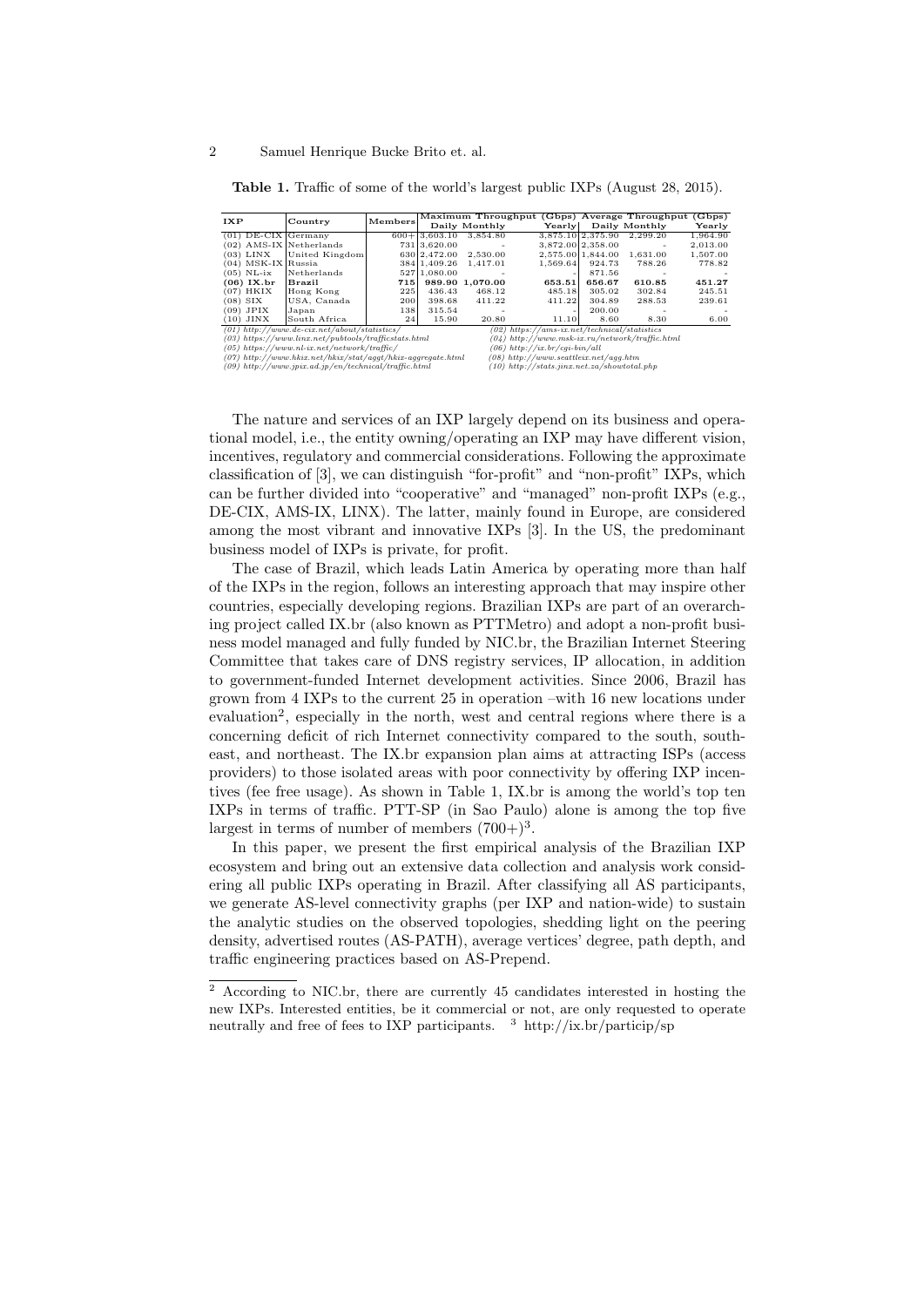Another contribution is proposing peering affinity as a metric to evaluate the peering density between different types of ASes. Our publicly available<sup>4</sup> dataset –currently the largest one in the context of the Latin America IXPs– has more than 15 GB of data and the information from all 25 Brazilian public IXPs, including the member classification,  $IPv4/v6$  BGP tables, supporting spreadsheets, connectivity matrices, as well as all coding and supporting tools (e.g. scripts, gnuplot, Neo4j, NetworkX) we use.

# 2 Methodology: Data In, Knowledge Out

Our workflow to gather data and generate outputs (knowledge) is as follows. The first step is to access every Brazilian IXP via telnet to its publicly accessible LG (1g. <code>.ptt.br) that mirrors the route server. Once connected by telnet at each IXP LG, the second step is to query BGP to collect the following data: (i) BGP tables (both IPv4 and IPv6),  $(ii)$  list of BGP AS-PATH, and  $(iii)$ community codes. The raw dataset with the output of these BGP queries is first stored locally as simple text files (step 3), and then parsed/pre-processed (step 4). Finally, the datasets go through a set of analytic functions (steps 5 and 6) implemented with two different graph-oriented tools. The manual and time-consuming task described in steps 1, 2 and 3 were automated through the developed framework consisting of a set of scripts to automatically access every Brazilian IXP by telnet and save the outputs from the different BGP queries in the corresponding text files.

Our analytic framework uses two different tools for the job of generating and dissecting the AS-level graphs based on the input BGP data: (1) Network $X^5$  software for complex networks, and  $(2)$  Neo $4j<sup>6</sup>$  graph-oriented database. As inputs to both tools we used the adjacency matrices generated from the files extracted from each IXP LG. We generated an AS-level connectivity graph for each IXP and a nation-wide graph based on interconnecting all IXPs through their common AS members. In all graphs, nodes (vertices) are ASes as observed in the BGP AS-PATH attribute and edges represent the BGP connectivity.

# 3 Analyses and Discussion of the Results

Due to space limitations, we focus our analysis mainly on the nation-wide graph (column called "Brazil") and four representative IXPs: (i) small IXP (PTT-DF) located in the capital Brasilia,  $(ii)$  medium (PTT-MG),  $(iii)$  medium-to-large  $(PTT-RJ)$ , and  $(iv)$  large  $(PTT-RS)$ . However, raw data and results for every IXP are available in the public repository.

One noteworthy observation is the validity of the results of two IXPs, namely PTT-SP and PTT-PR. BGP data collected from both IXP LGs revealed that filters are being applied to the exported routing tables, a fact confirmed by IX.br representatives due to performance and scalability issues of the LG servers in operation. For this reason, most of the analyses do not include these IXPs.

 $\frac{4 \text{ https://github.com/intrig-unicamp/ixp-ptt-br}}{4}$ 

 $5 \text{ https://networkx.github.io/} \quad 6 \text{ http://neo4j.com/}$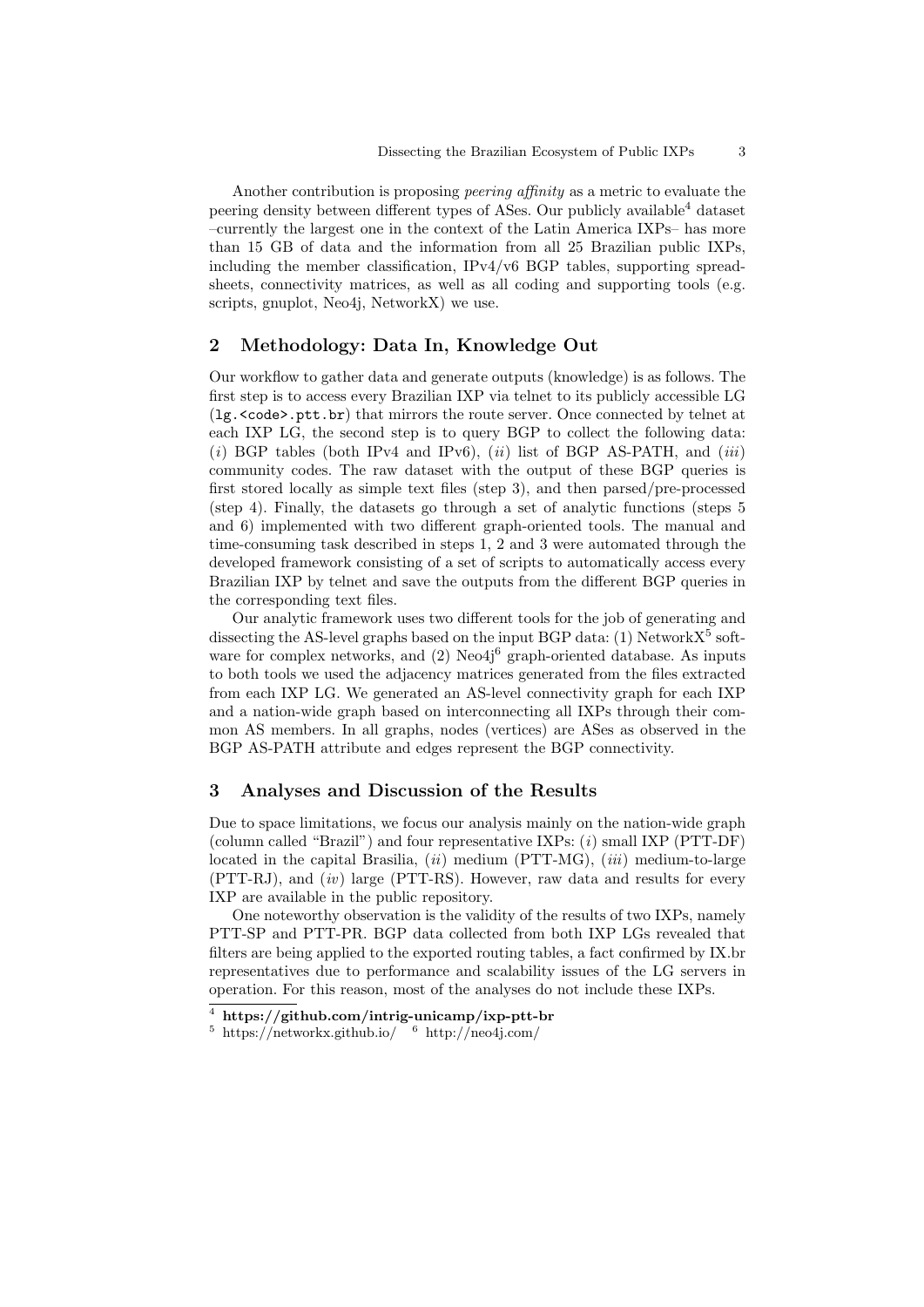| Classification                                                              |  | Brazil $(*)$ DF MG RJ RS                                 |  |  | SP |
|-----------------------------------------------------------------------------|--|----------------------------------------------------------|--|--|----|
| 1. Internet Provider                                                        |  | $743 (65.1\% \pm 20\%)$ 37.5% 55.9% 51.9% 68.0% 73.1%    |  |  |    |
| 1.1 Transit Provider                                                        |  | 98 $(8.6\% \pm 0.9\%)$ 20.8\% 14.7\% 19.2\% 5.0\% 5.6\%  |  |  |    |
| 1.2 Access Provider                                                         |  | 645 $(56.5\% \pm 21\%)$ 16.7% 41.2% 32.7% 63.0% 67.5%    |  |  |    |
| 2. Services Provider                                                        |  | $115 (10.1\% \pm 07\%)$ 8.3\% 8.8\% 17.3\% 5.0\% 12.5\%  |  |  |    |
| 2.1 Content Provider                                                        |  | 37 $(3.2\% \pm 06\%)$ 0.0% 2.9% 5.8% 3.0% 4.7%           |  |  |    |
| 2.2 Hosting Provider                                                        |  | 78 $(6.8\% \pm 05\%)$ 8.3% 5.9% 11.5% 2.0% 7.8%          |  |  |    |
| 3. Public Organization                                                      |  | $140 (12.3\% \pm 21\%)$ 37.5% $20.6\%$ 15.4% 11.0% 4.4%  |  |  |    |
| 3.1 Public University                                                       |  | 20 $(1.8\% \pm 19\%)$ 0.0% 0.0% 0.0% 2.0% 1.1%           |  |  |    |
| 3.2 Government                                                              |  | 100 $(8.8\% \pm 13\%)$ 33.3\% 17.6\% 13.5\% 8.0\% 2.2\%  |  |  |    |
| 3.3 Other                                                                   |  | 20 $(1.8\% \pm 0.3\%)$ 4.2% 2.9% 1.9% 1.0% 1.1%          |  |  |    |
| 4. Private Organization 144 (12.6% $\pm$ 09%) 16.7% 14.7% 15.4% 16.0% 10.0% |  |                                                          |  |  |    |
| 4.1 Private University                                                      |  | 8 $(0.7\% \pm 0.3\%)$ 0.0\% 2.9\% 0.0\% 4.0\% 0.0\%      |  |  |    |
| 4.2 Private Company                                                         |  | 119 (10.4\% $\pm$ 09\%) 16.7\% 8.8\% 15.4\% 10.0\% 8.9\% |  |  |    |
| 4.3 Other                                                                   |  | 17 $(1.5\% \pm 0.9\%)$ 0.0% 2.9% 0.0% 2.0% 1.1%          |  |  |    |

Table 2. Profile of ASes at Brazilian IXPs as of March 25, 2015. The Brazil column includes absolute numbers whereas individual IXPs reflect only percentiles.

 $(*)$  Average of ALL 25 Brazilian IXPs.

#### 3.1 Members Classification: Who is who?

A first effort to organize our dissection was manually classifying all 1,142 ASes at IX.br. Actually there are 715 unique members registered at IX.br, but there are 1,142 ASes considering the overlap of members peered at multiple IXPs<sup>7</sup>. Our "ground truth" attempt to classify the type of ASes present at IXPs is relevant for an accurate view on the current profile of the members interested in peering in every region of Brazil. The classification task was executed following a manual approach by members of our research group and included individual cross-validation actions. In addition to whois services of both NIC.br (Brazil) and LACNIC (Latin America), content from the AS Web sites was used to sort each AS into the categories presented in Table 2. Again, the complete dataset with the individual classification of all ASes can be found in our public repository.

The tables ahead include a column called "Brazil" with the average and confidence intervals of the results considering all IX.br IXPs. The high values of the Brazil-wide standard deviation confirm the heterogeneity of IXPs, as their sizes end up being a relevant factor for many of the observed metrics.

Access Providers dominate. Looking at the AS type profiling in Table 2, despite some variations in the percentile values, we observe that the majority of IXPs members are access providers of local coverage. This is an expected result given the economic incentives of access providers to exchange the maximum amount of traffic as possible through multilateral agreements at IXPs, thereby reducing the transit costs of upstream links. The increasing presence of smaller access providers at IXPs has a positive impact on the prices ISPs apply to their downstream customers, contributing to a scenario of local competition between

<sup>7</sup> Although IX.br is a national project, we highlight that a member peered at one IXP of IX.br is not connected to the members of other IXPs.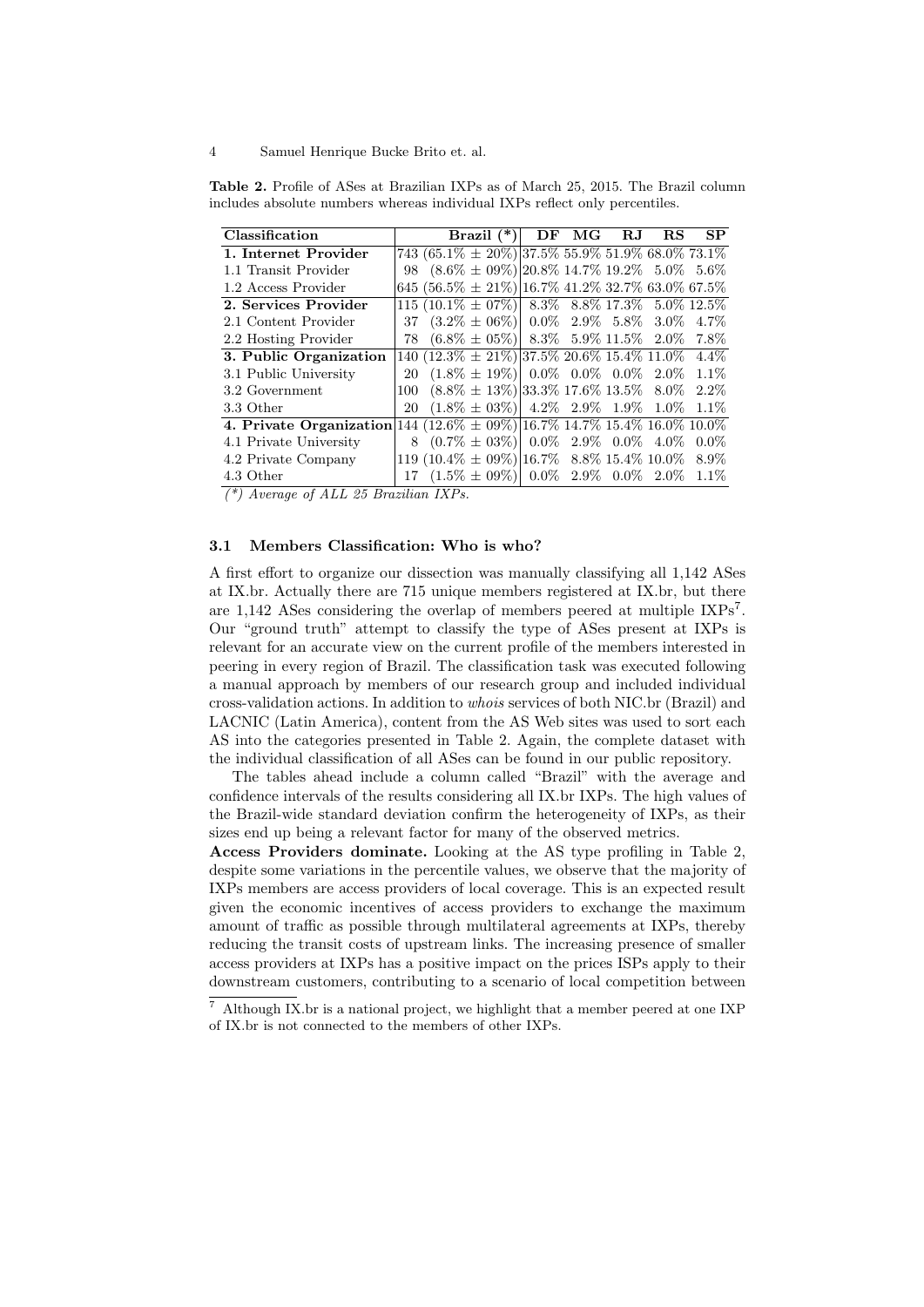multiple access providers. Like in most developing countries, the average quality of Internet connectivity in Brazil is still low compared to developed nations. The public IXP initiative is contributing to revert this situation by keeping traffic regionalized and reducing the distance between endpoints, and may be more importantly providing an incentive-rich environment for innovation and healthy IP connectivity market practices. These seem to be the factor behind ISPs, mostly access providers, extending their reach to include locations with poor connectivity options. Without the cost-attractive infrastructure of the IXPs, access providers would need to rely on transit providers, resulting in higher costs and fewer competition in the access provider arena –arguably the most interested type of AS in open peering.

In the capital things are different. The only exception to the dominance of access providers happens at PTT-DF IXP where the presence of government and public organizations is high, a regional particularity at the federal capital of Brazil. Among the PTT-DF members we can highlight the Federal Senate, Federal Police, Serpro, Dataprev, Telebras, and others.

Few but heavy Content Providers. A relative low participation of content providers was observed at IXPs of different Brazilian regions, such as newspapers, magazines, radio and television stations, etc. The majority of content providers are companies that operate Content Delivery Networks (CDN) responsible for a large fraction of the traffic. This result highlights the fact that few Brazilian content providers are exploring the benefits of IXP peering due to cost savings and reduced hop distance to eyeball ISPs. We recognize as a plausible reason the common practice of content providers relying on CDN providers to deliver their content closer to the users of a wider geographical span (including internationally), as opposed to IXPs that bring more localized benefits.

Low presence of private companies. This fact can be explained by the main motivation of private companies to increase their redundancy through multihomed connections with larger ASes (telcos). These telcos can reach the whole Internet in contrast to IXPs with more restricted reachability towards their local region. While the amount of private companies at IXPs is low, the observed peering density (amount of open peering with all types of ASes) is relatively high, according to the results to be presented in Sec. 3.2.

Majority incentives lead to the predominance of open peering. Based on the IX.br records, currently, 97.72% of ASes opt for open peering through multilateral agreement  $-a$  high fraction in harmony with the spirit and efforts on public, open policies conducted by NIC.br. Only 2.28%, mainly transit providers, choose private peering based on bilateral agreements, once large telcos sell transit to local access providers and hence lack economic incentives to openly exchange traffic except with ASes of similar size and nature. Small, regional ISPs are mostly customers that already buy transit somewhere else, recalling that one requirement of IX.br free usage of their IXPs is that ASes are not allowed to rely on the IXP connectivity as the only Internet access. Despite 97.72% of members opted for multilateral peering in IX.br official records, this high percentage reflects just a contractual term. In practice this does not mean that an AS will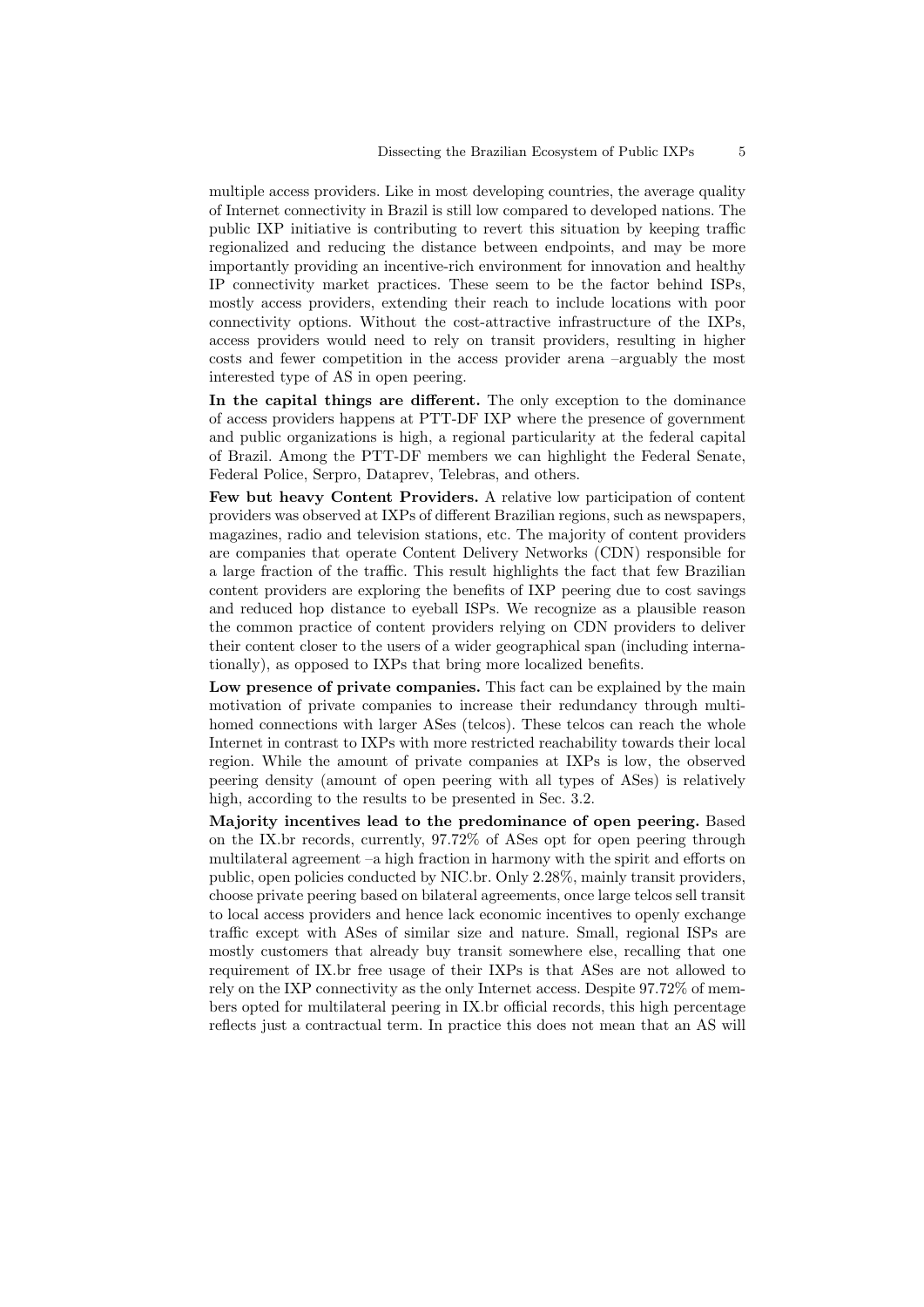effectively exchange traffic with all other members of an IXP, which explains the low peering density we found in our analyses. Considering the experiences from more mature IXPs in Europe, we may conjecture that the current high fraction of open peering is due to IX.br ASes still being in a "learning" phase seeking peering relationships with a very open approach.

Low AS presence at multiple IXPs. The broad majority (83.68%) of ASes (759 of 907) are peered to only one IXP. This result can be expected because ASes choose to peer at IXPs mostly to benefit only from local traffic, so they are commonly multi-homed through at least one transit or access ISP to reach the entire Internet. The set of ASes peering at more than one IXP is mostly composed of access providers that sell services in more than one region. Again, the access providers motivation in exploiting open peering as much as possible is clear: cost savings by avoiding transit links sold by big telecommunication operators. Large ASes can be identified by their simultaneously peering practices in over half of all IXPs (14 to 23) and are predominantly two big telecom operators that we consider transit providers in the national landscape, namely NET and GVT, in addition to public organizations managing the DNS root servers (ICANN), a national Internet performance measurement service (NIC.br), and RNP.

### 3.2 Peering Density: How much peering?

We consider density of peering as the ratio between the quantity of active BGP connections (peering links) of the  $n$  ASes at an IXP and the sum of all possible peers  $(n*(n-1)/2)$ . The observed peering density (Tab. 3) shows wide dispersion in different regions and peering density below 50% points to the potential to expand direct traffic exchange between current IXP members.

Table 3. Peering density at IX.br (Brazil) and European more mature IXPs.

| Description                                                                             | Brazil $(*)$ DF MG RJ RS DE-CIX |                     |  |                          | <b>MSK-IX</b> |
|-----------------------------------------------------------------------------------------|---------------------------------|---------------------|--|--------------------------|---------------|
| Peering Links                                                                           |                                 | 126 57 79 271 1,952 |  | $\overline{\phantom{0}}$ |               |
| <b>Density</b> (%) $ 44.2\% \pm 23\% 20.7\% 34.2\% 21.3\% 63.4\% $                      |                                 |                     |  | 79%                      | 95%           |
| (*) Average of 23 Brazilian IXPs without filters, that is, excluding PTT-PR and PTT-SP. |                                 |                     |  |                          |               |

We find lower values of peering density in IX.br compared to those presented in previous works regarding other more mature ecosystem of IXPs, such as AMS-IX, DE-CIX, LINX and MSK-IX. While the average percentage of peering density in IX.br is around 40%, more mature IXPs exhibit an average peering density between 79%-95% [6]. This study confirms our observation that there is a relevant empty space for peering between ASes exchanging traffic at IX.br. One possible explanation to the lower peering density is that IX.br is still young compared to more mature IXPs such as the above-mentioned European IXPs. While IX.br started its first IXP (PTT-SP) in 2004, the peering initiative in Europe started in the early 90s –the oldest IXP of IX.br has only half the lifetime of the largest European IXPs. Another fact could be the relatively limited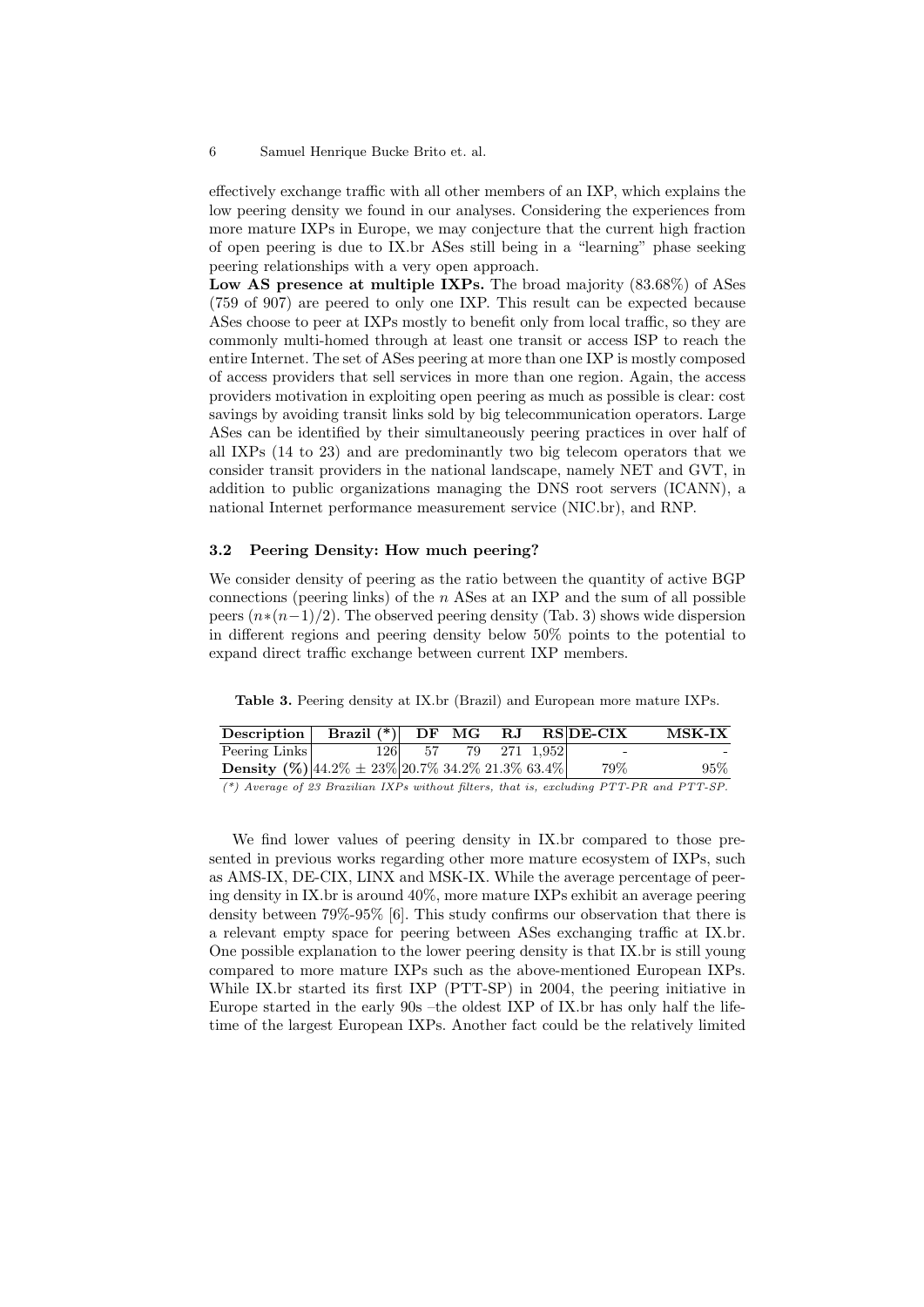

Fig. 1. Peering Matrices indicating the level of connectivity between ASes sorted by category: (a) PTT-MG is a medium size IXP and (b) PTT-RS is a large size IXP.



Fig. 2. Peering Affinity (PA): matrix of all Brazilian IXPs, where the amount of peering follows a color scale and both axes are grouped in a symmetrical fashion by AS type.

market that national ASes get through IX.br given that the traffic patterns in Brazil show strong international components.

Who peers with whom? Tell me your AS type... To analyze the inter-AS connectivity, we generated a peering matrix for every IXP in the spirit of an adjacency matrix, where  $x$  and  $y$  axis contain all IXP members (ASes) in a symmetrical fashion. We also considered a unified matrix with all the IXPs to provide a wider view on the nature of peering in the national landscape, i.e., integrating all individual IXPs.

Figure 1 depicts the individual peering matrices of two IXPs. A gray pixel (bit 1) indicates the existence of peering between two ASes while a white pixel (bit 0) indicates the absence of peering. The last column illustrates a scale of the amount of connections between an individual AS with other ASes of each respective category previously presented in Table 2, where darker shades mean more connections. The horizontal and vertical lines traversing the graphics are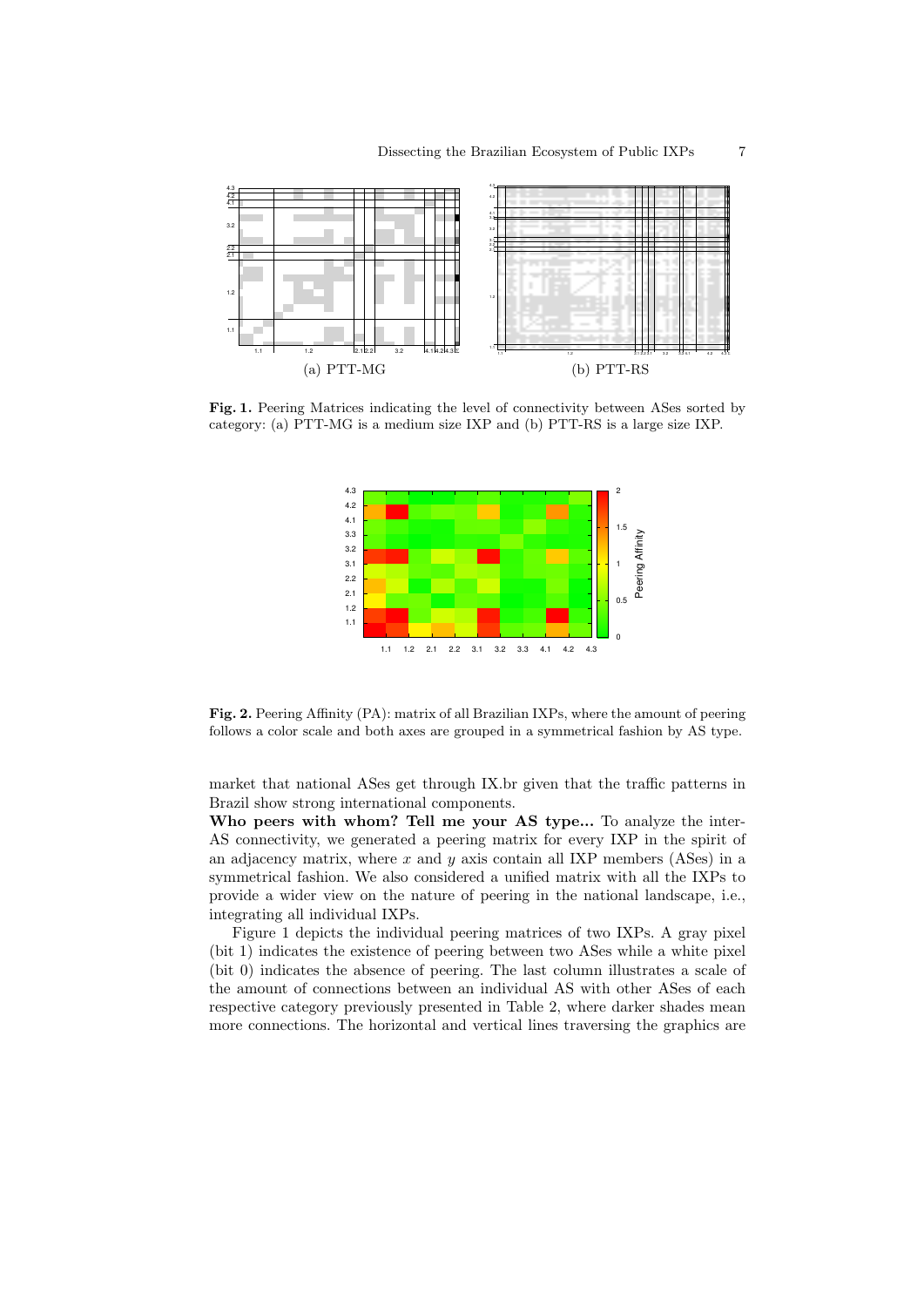the boundaries between AS categories. We can visually identify through the long vertical and horizontal lines that some ASes (mostly from access ISP 1.2 cat.) tend to peer more with all types of ASes.

In order to quantify (and not just visualize) the amount of peering between different types of ASes, we propose **Peering Affinity (PA)** as a cross-AS-type peering metric defined as follows. Let  $P$  and  $Q$  be sets of ASes such that each set represents a single profile, including the case in which both sets are the same. Let  $c(AS_i, AS_j)$ , such that  $AS_i \in P$  and  $AS_j \in Q$ , be the *connection function*:

$$
c(AS_i, AS_j) = \begin{cases} 1 & \text{if } AS_i \text{ and } AS_j \text{ are peers} \\ 0 & \text{otherwise} \end{cases}
$$

Then, the *peering affinity* function in respect to P and Q,  $\mathbb{P}\mathbb{A}(P,Q)$ , is:

$$
\mathbb{P}\mathbb{A}(P,Q) = \frac{\sum_{AS_i \in P} \sum_{AS_j \in Q} c(AS_i, AS_j)}{|P| + |Q|}
$$

We opt to divide by the sum of vertices resulting in a scale from 0 to 2 instead of dividing by their product because it returns a more convenient scale to highlight the differences in peering degree. Taking as example the peering affinity between members of categories 1.2 (Access Providers) and 2.1 (Content Providers), the amount of connections between all peered ASes of categories 1.2 and 2.1 totals 98, divided by the number of vertices of both categories (236), returns 0.42 as the cross-AS-type peering affinity metric.

Figure 2 presents the result of the nation-wide analysis regarding peering affinity with the color scale being a function of the ratio between the sum of connections (peering between ASes) and the number of vertices of both crossed categories. We can observe a relatively high density of peering between ISPs, either transit or access providers. We also observe high density between public organizations, more specifically from the government. The availability of PTT-DF in the federal capital is certainly an enabler to the increased connectivity between many government agencies.

To the best of our knowledge, our peering density analysis is the first one that considers a set of peering matrices where ASes are grouped together by their type. When crossing the peering matrices in Figure 1 with the numbers of Table 3, we find coherent results that reinforce our methodology.

## 3.3 Vertice Degree: How many peers?

We now turn our attention to the vertices' degree (both distribution and average values) in each IXP graph. By doing so, we aim at revealing and understanding the behavior of the ASes in terms of the amount of neighboring peers.

Figures 3 and 4 show the vertices' degree of the following IXPs graphs: PTT-DF (small size), PTT-MG (medium size), and PTT-RS (large size). Figure 4 plots the degree distribution for all ASes. Since the amount of vertices is large and diverse on an individual AS granularity, Figure 3 sorts ASN in the  $x$  axis in a growing fashion and presents the average degree for a group of ASes in bins of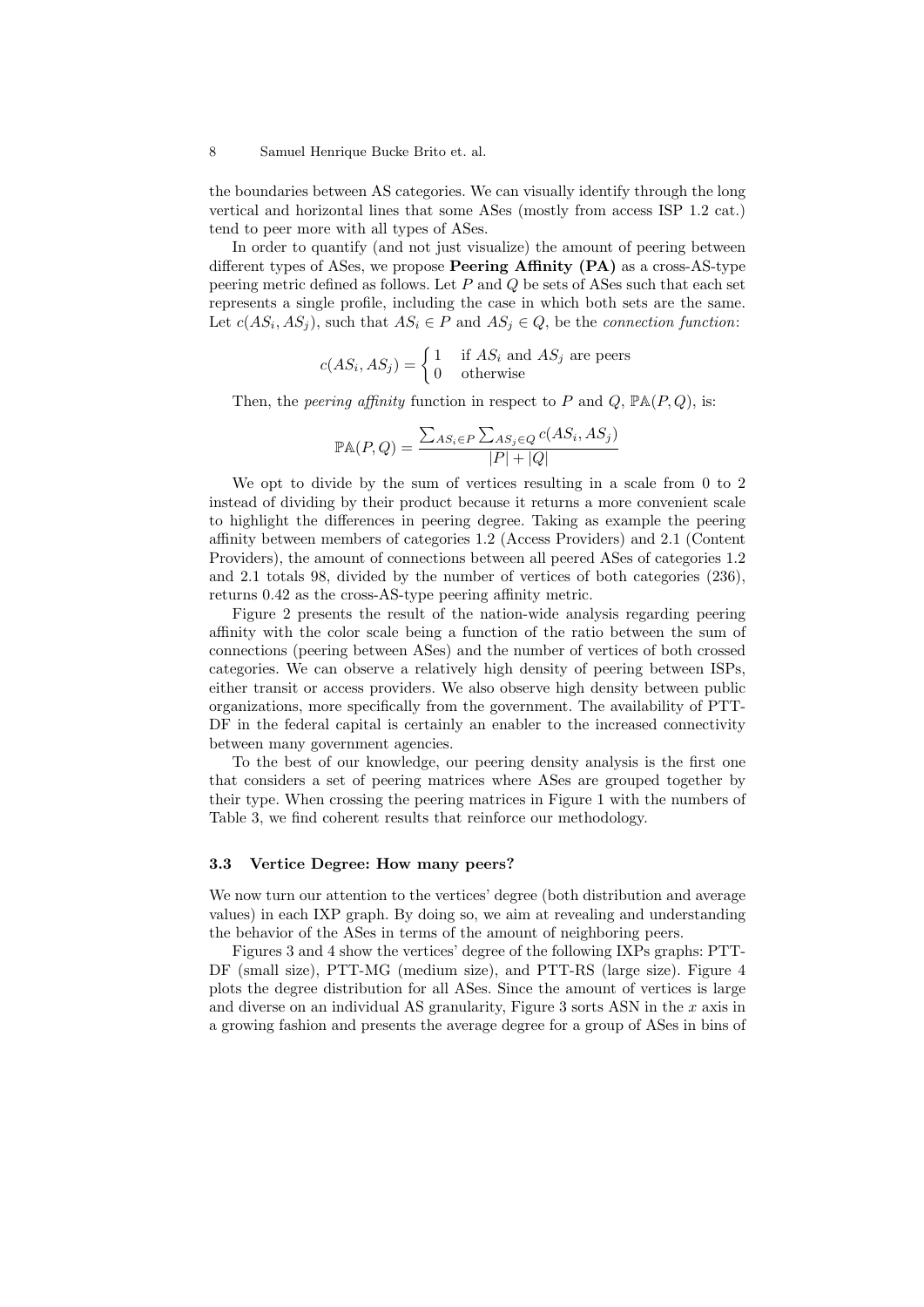

Fig. 4. Degree Distribution

8,000 ASN along the 95% confidence interval. In sought of connectivity patterns, we discovered that nodes with higher degrees tend to correspond to older ASes based on the incremental assignment of AS numbers (ASN). This approach suggests that ASes registered for longer time (smaller ASN) exhibit higher connectivity, a coherent result considering that vertices with higher degrees commonly correspond to telecommunications operators with more adjacencies because of the nature of their transit business and their longer time in operation.

### 3.4 Depth / Diameter: How far are you?

As advertised prefixes traverse BGP domains, ASNs are added to the list of ASes (AS-PATH) to avoid routing loops. By counting the ASN that exist on every AS-PATH announce we can quantify the amount of AS-level hops to reach an advertised prefix from every IXP.

Figure 5(a) shows the observed depth from routes advertised by IXPs members based on the AS-PATH attribute. Depth values equal to 1 mean the AS-PATH is composed of only one AS, i.e., ASes directly connected to IXPs and advertising their own prefixes. The remaining routes –with depth higher than 1– correspond to those learned by IXP members from other ASes, which means these routes are not directly advertised by adjacent IXP members. The fraction of routes of depth equal to 1 and 2 is very low compared to the remaining route advertisements and are therefore omitted in Figure 5(a) for the sake of visual clarity. To provide an accurate view on the AS-level distances (i.e., real path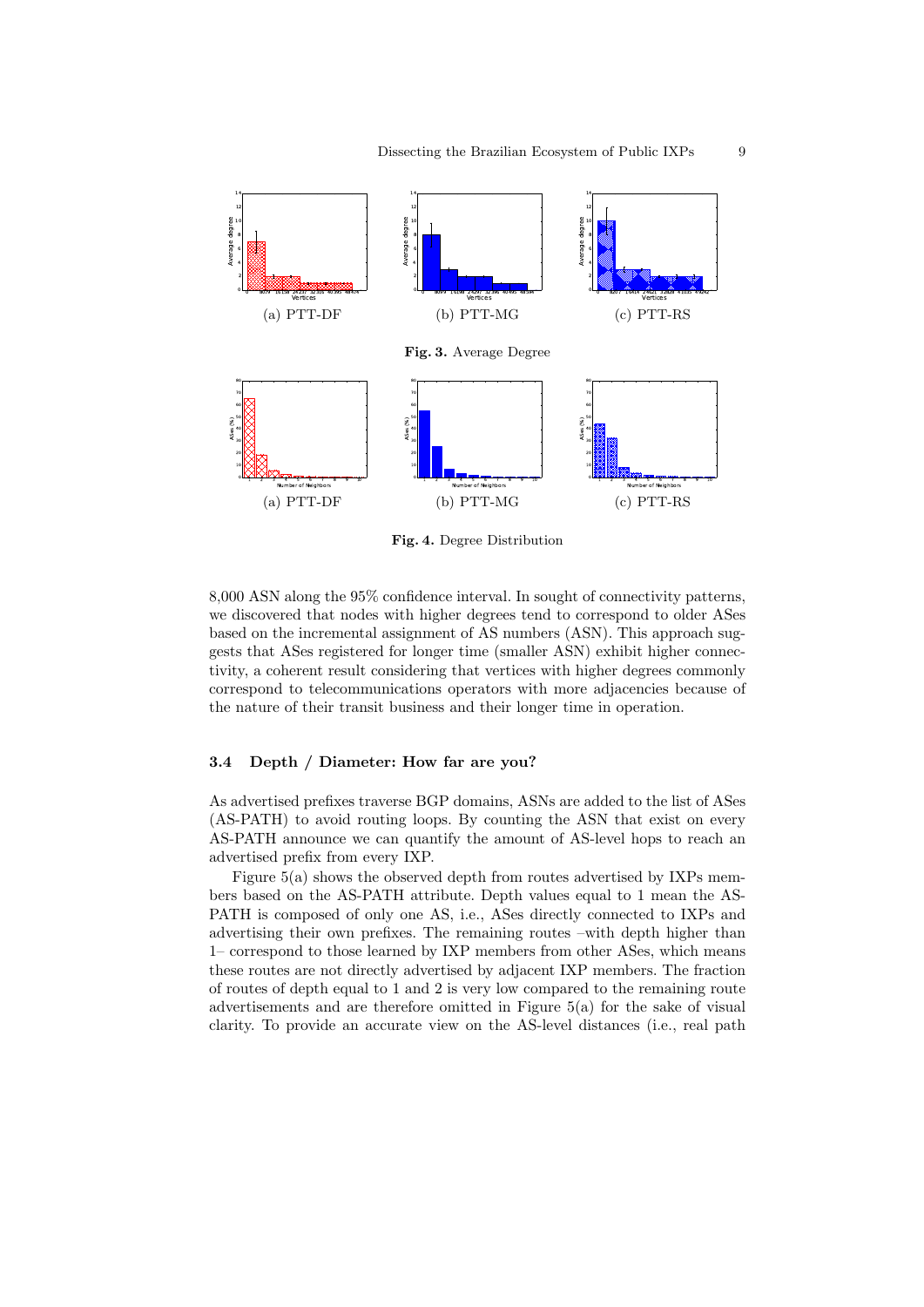

Fig. 5. Depth of AS-PATH

depth), redundant information was removed, for instance, duplicated ASNs due to AS-Prepend practices (further discussed in Sec. 3.5) were filtered.

By observing all IXPs together, we found that average depth of all routes advertised at IXPs varies between 4 and 6, with the higher concentration of routes being of depth equal to 5. We can conclude that 8 is the highest meaningful depth, that is, the most distant sources of AS announcements reaching IXPs are 8 AS hops far away, recalling that each hop means an entire AS –not a single router as traceroute would reveal. Prior studies regarding the Internet topology found an almost constant path length of 4 hops [4], while in our analysis we found an average diameter of 4-6 (majority equals to 5). Regarding this difference we recall that many routes have to leave the country toward international content, as already observed to happens in Africa [8].

As mentioned earlier, the results of PTT-SP and PTT-PR shall be carefully considered due to filtering practices. We include PTT-SP in Figure 5(b) precisely to illustrate the effect of route filtering and how the resulting out of the curve observations may compromise this kind of Internet measurement research.

### 3.5 Traffic Engineering with AS-Prepend

The default behavior of BGP is preferring shorter routes, i.e., prefixes advertised with less ASNs in the AS-PATH attribute. A common "traffic engineering" practice referred to as AS-Prepend consists of ASes adding their own ASN multiple times to turn the resulting AS-PATH attribute less attractive (larger depth) regarding the reachability to a given prefix [2]. AS-Prepend is regarded as a BGP "knob" for inbound traffic engineering, often criticized and even considered harmful because it may compromise the integrity of routing information<sup>8</sup>.

The results of Table 4 show that AS-Prepend also is commonly used at IXPs as it is used in Internet. Note that while the second set of rows in the table refers to all ASes (be them IXP members or not) observed from IXPs' graphs, the last set of rows reflects only prepend practices from IXP members. We observe a

<sup>8</sup> https://www.ripe.net/ripe/meetings/regional-meetings/manama-2006/BGPBCP.pdf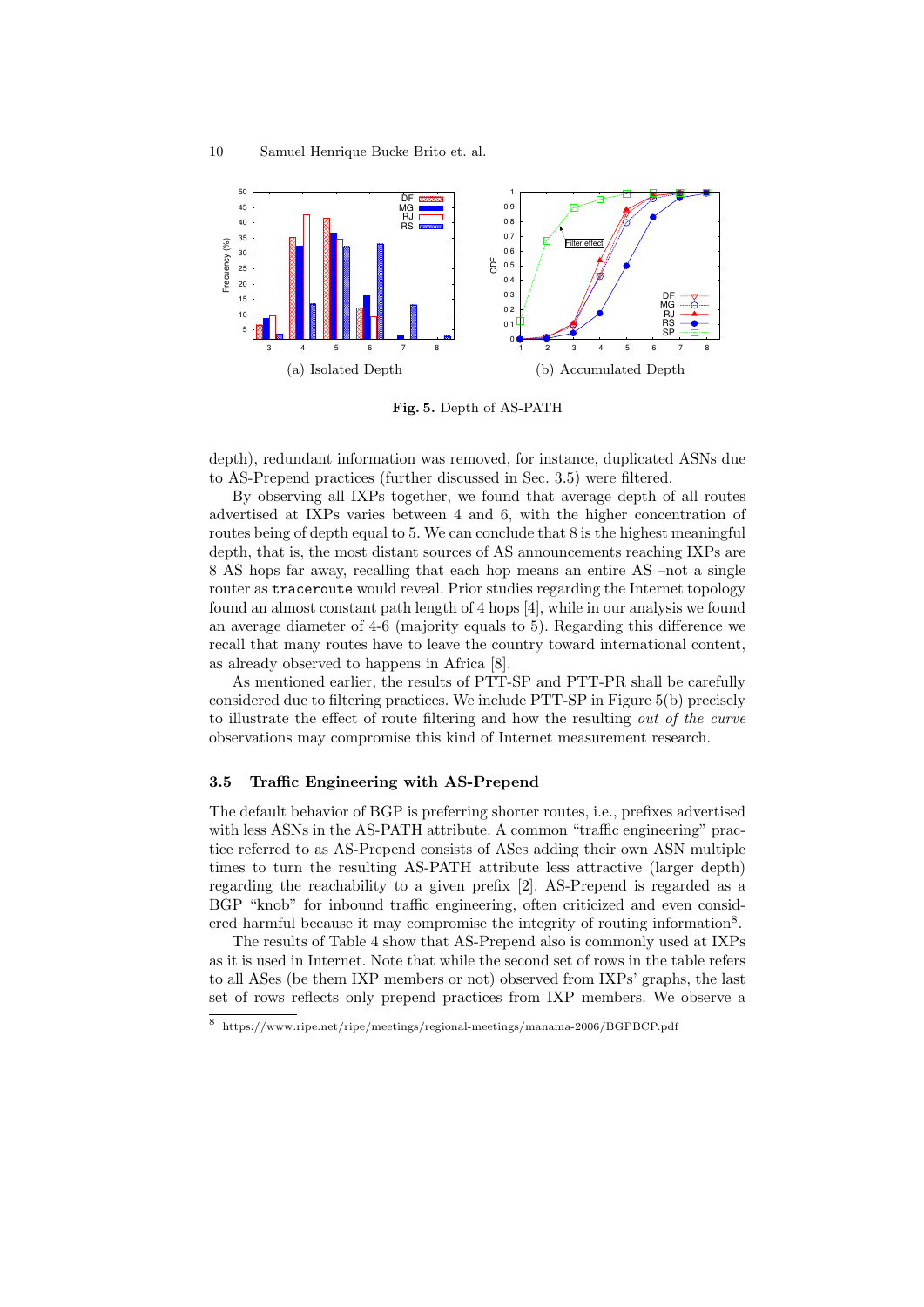| <b>Metric Description</b>           | Brazil (            | DF       | МG                      | $\mathbf{R} \mathbf{J}$           | RS        |
|-------------------------------------|---------------------|----------|-------------------------|-----------------------------------|-----------|
| Routes                              |                     |          |                         | 832,989 559,159 434,264 1,150,905 | 1,947,453 |
| Routes with AS-Prepend              |                     |          | 295,909 127,184 245,129 | 294,663                           | 1,710,070 |
| AS-Prepend X Routes $(\%)$          | $ 30.8\% \pm 22\% $ |          | 22.7\% 56.4\%           | $25.6\%$                          | 87.8%     |
| ASes at Graph                       | 43,333              | 47.176   | 46,939                  | 47,632                            | 48,351    |
| ASes with AS-Prepend                | 7.305               | 6.206    | 8.629                   | 8.890                             | 10,803    |
| AS-Prepend X ASes $(\%)$            | $16.1\% \pm 04\%$   | $13.2\%$ | $18.4\%$                | 18.7%                             | 22.3%     |
| Members Advertising                 | 18                  | 24       | 22                      | 51                                | 79        |
| Members Advertising with AS-Prepend |                     |          | 6                       | 19                                | 36        |
| AS-Prepend X Members $(\%)$         | $ 22.5\% \pm 19\% $ |          | 29.2\% 27.3\%           | 37.3%                             | 45.6%     |

Table 4. Statistics on AS-prepend viewed through IXPs.

(\*) Average of 23 Brazilian IXPs without filters, that is, excluding PTT-PR and PTT-SP.

larger amount of AS-Prepend practices per AS at IXPs, a fact pointing to the traffic engineering needs of IXP peering links.

When looking at the numbers in Table 4 it is worth to recall the difference between two distinct concepts present in BGP tables:  $(i)$  number of routes, and (*ii*) number of prefixes. While the full BGP table currently features around 512,000 prefixes, it is usual to find at IXPs BGP tables with millions of entries due to the advertisement of multiple routes towards the same prefix.

### 4 Related Work

Many efforts have been devoted towards a better understanding of the complex Internet ecosystem and IXPs have become attractive research targets because they represent a relevant microcosm of Internet diversity [1, 9, 10, 12, 5, 11, 14].

Closest to our work is a recent study characterizing the nature of Internet connectivity in Africa [7], specifically focused on JINX (Johannesburg) and KIXP (Nairobi), two major IXPs in Africa. The authors measured the presence of local ISPs in various African IXPs and which of them chose to interconnect at these exchanges. An interesting result was finding that 66.8% of the paths between residential users and Google leave the continent, mainly because local ISPs are not present at these IXPs or because they are not peered between each other. The individual peering matrices for JINX and KIXP inspired our peering density analysis (Sec. 3.2), which lead to our proposed peering affinity metric based on a peering matrix grouped by AS types applied to individual IXPs and to the national-wide public IXP ecosystem.

# 5 Conclusion and Future Work

This paper presents the first effort to comprehend the peering ecosystem of the largest set of public IXPs in a single country, which happens to be in Brazil. We developed a analytics framework that allows scalable in-depth analyses of all Brazilian IXPs BGP data. Our studies move beyond traditional sets of individual peering matrices to include a single national-wide AS graph. Sorting ASes by their category, we propose a novel metric called peering affinity to quantify the amount of peering between different types of ASes.